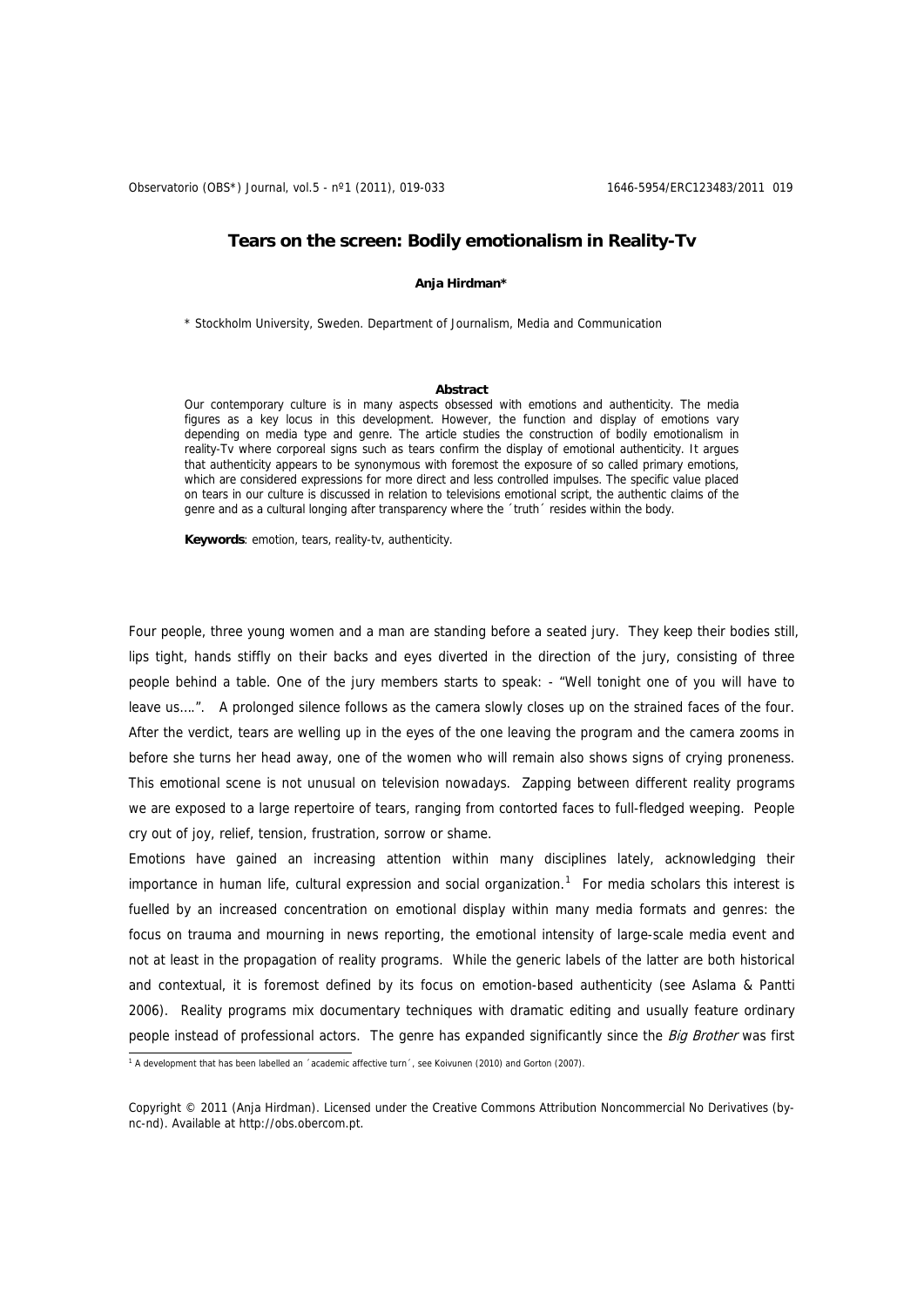aired in 1999 and programs are often traded on a global media market and must, as a format, be considered one of the largest (and cheapest) Tv successes during the 2000s. In 2009 American Idol had an audience of 30.3 million, making it the highest-rated non-sports show of the 2008 - 2009 US Tv season. In Sweden, Let's Dance is one of the top ten rated programs for the third season in succession, as is Farmer wants a wife.<sup>[2](#page-1-0)</sup>

In the first Swedish reality program aired in 1995, The Real World, one of the participants declared: " -This is reality but on TV. It's about what happens when people stop acting and *start to live for real*" (my emphasis). In 2004 Rupert Murdock s Fox launched its own channel called "Reality TV" declaring themselves as "the premier destination for unscripted programming: We are ALL REALITY, ALL THE TIME!". $3$  Nowadays we seldom find these over-stressed statements regarding the novelty of the genre: its real-ness. As viewers we are more than familiar with its claim of presenting the real or more to the point, authentic emotional display. Although viewer's might regard this reality claim with skepticism, notion of authenticity nevertheless constitute an important part of the pleasure involved in viewing (Hill, 2005).

Whereas the real-ness of the genre has been discussed quite extensively, my aim is to examine some emotional aspects of the real. <sup>[4](#page-1-2)</sup> Reality-Tv constitute in large an authenticity industry that usually promise exclusive insights into people's personal life and/or of getting access to their heartfelt emotions. Since it depends on the notion that real emotions and conflicts will arise, it must use strategies that encourage people to express and display what they feel in certain situations. Although the visualization of, in Goffmans (1973) words, back-stage behaviour has become favoured media material since they are supposed to convey a notion of 'true' and intimate revelations, it is a misconception not to pay attention to the specific character of emotions sought-after and displayed. $5$ 

One emotional behavior that we witness with unprecedented regularity on Tv is, as stated, the act of crying. People cry on the news, in talk-shows, in interviews, in sports program (athletes as well as journalists) and so on.

And in reality programs we see people crying because they can't lose weight, because their economy is a mess, because they can't cope with their children, because they lose dancing- singing and modelling competitions or job assignments or because they didn't get the bachelorette/the bachelor. Or because they actually do lose weight, they do get new houses, better economy or thinner bodies. In addition, tearful reactions are generally selected for program trailers to underscore their importance and the emotional character of the program. A repeatedly shown trailer for So you think you can dance (spring 2010) display

<span id="page-1-0"></span><sup>&</sup>lt;sup>2</sup> Mediamätningar i Skandinavien [MMS], 2010.

<span id="page-1-1"></span><sup>&</sup>lt;sup>3</sup> See foxreality.com. In 2002 "Zone reality" was launched in UK.<br><sup>4</sup> Among others, Hill (2005); Couldry (2004), Jerslev (2004).

<span id="page-1-3"></span><span id="page-1-2"></span><sup>&</sup>lt;sup>5</sup> The emphasis on emotions and transparency concern foremost reality programs in westernized countries. In other global contexts such as orthodox cultures, transgressing boundaries between private and public consists of other elements such as women and men partaking and sometimes living together as in *Star*<br>*Academy, Arab World* or *Idol Afghanistan* (see also Lynch, 2005).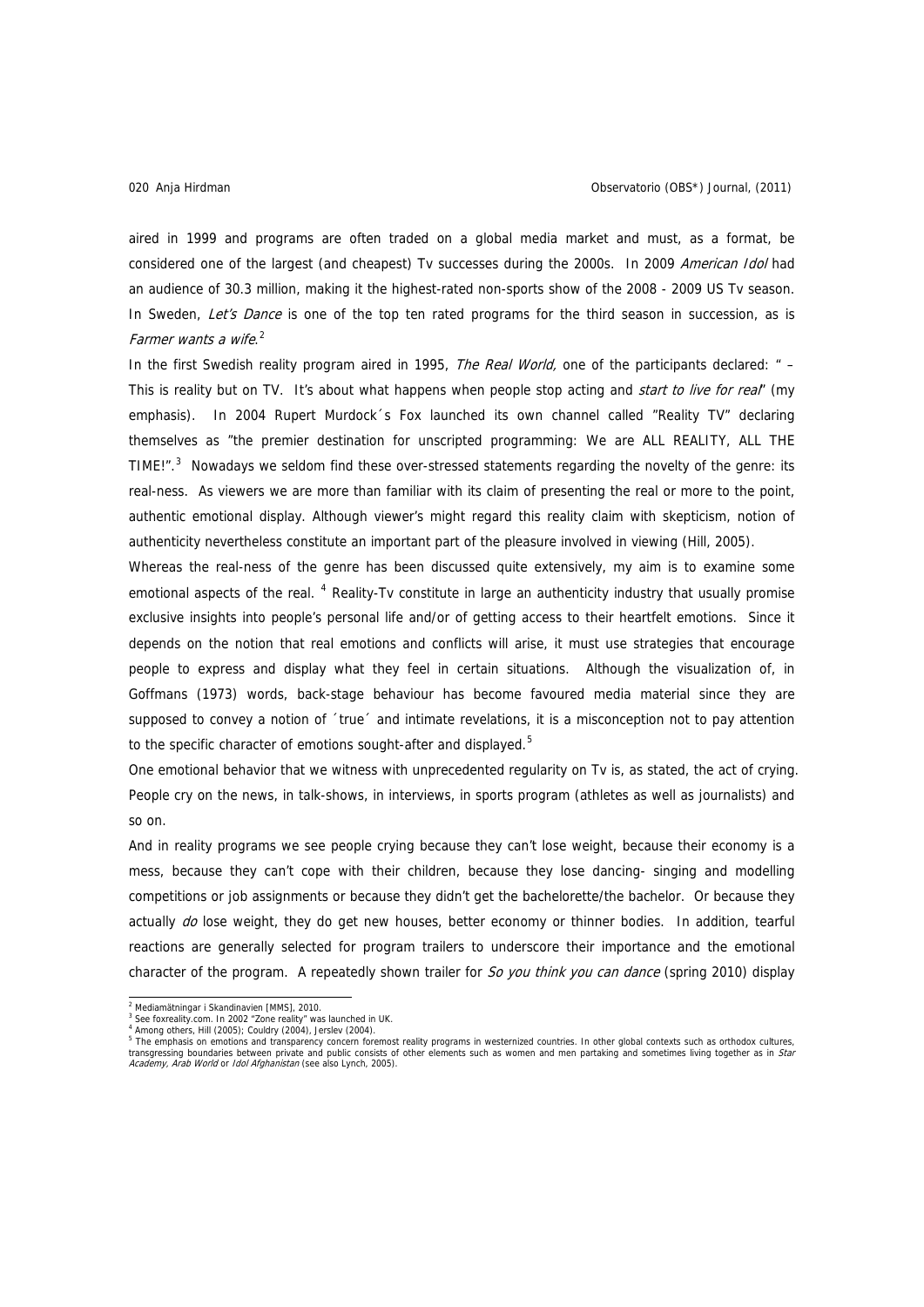two men sobbing loudly and finding it hard to speak: "I [sob] just live for dancing", " I can't believe it! [sob], and in the Swedish Searching for Julia (spring 2010) a young girl is crying and declaring, as her tears are falling ; "This is what I [sob] burn for".  $6$ 

While the importance placed on oral confession for establishing authenticity has been convincingly described by Aslama and Pantti (2006), after a decade of reality-Tv, physical reactions conceived as somewhat involuntary seem to be of equal (and increasing?) importance in affirming genuineness. In the 1980s Ien Ang´s notion of emotional realism pointed to a new way of understanding viewing experiences and engagement with a fictional series, Dallas. While the plot was often considered exaggerated and unreal**,** emotional realism referred to the subjective experience of recognition and identification with the psychological reality of characters and narrative elements (Ang, 1985). The shift today, when looking at media trends in general and reality genres in particular, I would argue, is towards a conceptualization of bodily emotionalism. One could say that the location of real-ness have shifted from emotional recognition in the dilemmas facing fictional characters, to recognition of genuine corporeal reactions in real people.

Linda Williams (1991) have pointed to the generic and structural organization of excessive emotions in different body genres; pornography, horror films and so called weepies (e.g., melodramas). Persistent feature of excess are the spectacle of the body in the grip of intense, even infantile, emotions. In pornography this ´body beside itself ´is featured most sensationally in the portrayal of orgasms and in melodramas in the portrayal of weeping. The emotional plot in many reality programs combine elements from melodramas (high stung emotions) with the display of authentic physical reactions (often accompanied by fluid) as in hard porn.

This article will, hence, discuss how the focus on evoking and exposing tears in reality programs can be understood. Two mediated situations will be used as examples: eviction scenes and the single-person speech. Both are crucial ingredients and appear in almost every reality program, albeit in diverse modes. Characteristic to both is also the conventional need to display emotional and embodied transparency. Our emotional response to a situation depends on if, and how, we are able to appraise an event, how much information we have, or which feelings are most ´spoken to´. More involuntary reactions, like a disgust sound or tears dwelling up in our eyes, when we'd rather not cry, usually occur when, for some reason our responses are "pushed out" before we can stop ourselves. Ekman and Freisen (1969) refer to this process of suppressed emotions being revealed in gestures and other bodily cues as ´non-verbal leakage´. When reflections and normative rules, cultural expectations or patterns govern, emotional reactions are more determined by so called pull-effects, or secondary emotions, resulting in for example a forced smile.

<span id="page-2-0"></span>e<br>Tears in connection to reality programs are often re-taled and more importantly, visualized, in the tabloids the day after: if someone have felt hurt, picked on or "<br>sad and foremost if tears have been shed: " Lets Dance back..She couldn't stop crying" (Expressen.se, 06.03.2010), "Here Malin is crying when Stefan is being evicted" (Aftonbladet, 06.03.2010).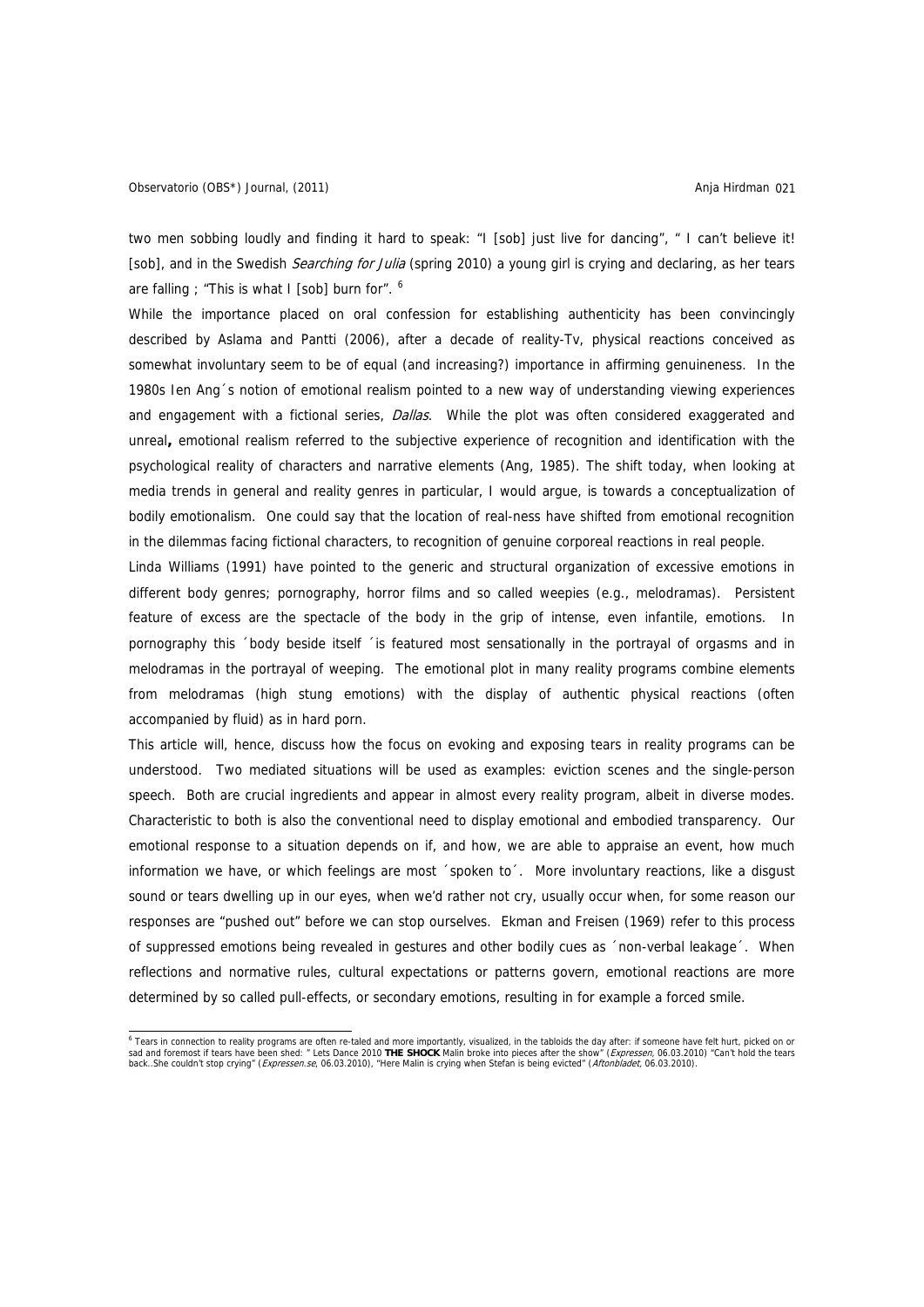#### Anja Hirdman 022 Observatorio (OBS\*) Journal, (2011)

In analyzing how bodily emotionalism might be elicited in foremost eviction situations, I will depart from Scherer's (2001) process model. It springs from the definition of emotions as bodily episodes that occur in response to our evaluation of an external or internal event. A body episode consists of interrelated synchronized changes in the five organismic subsystems: appraisal (the cognitive system), arousal (the nervous system), expression (the motor system), action tendencies (the motivational system) and feeling (the monitor system). As we evaluate or appraise an event, four types of information are usually said to be required; how *relevant* is the event for me? What is the *consequence* to my well-being? How can I adjust to these consequences? And finally, what is the *significance* of this event to my self- image and to social norms and values? The concept bodily emotionalism, therefore, refers to physical reactions as ways of anchoring authenticity, and as to how they can be evoked in mediated situations.

Examples are drawn from a range of reality programs aired on Swedish television in 2009 and 2010, with particular attention to popular competition shows and dating programs. My aim is not to discuss specific programs but rather to point out some aspects of how tears intertwine with the genres claim for authenticity and with its bodily aspect of real-ness. I will also touch upon how the exposure of tears might be understood from a viewing position. Although the connection between increasing emotional display of real people on the screen and the experience of watching is understudied (and remains unanswered in an empirical way in this study), one can assume, given the immense success on a global scale of reality programs where crying inducing situations are a vital ingredient, that they appeal in some profound sense to our experience as viewers.

My argument is two-folded: firstly, that the production of bodily reactions is becoming an important feature of mediatized real-ness, and secondly, that the focus on tears can be understood as a cultural longing for transparency where the body is located as an area for truth.

# **Reacting bodies**

The proliferations of reality programs certainly do illustrate a contemporary hunger for the real. But it is a very specific experience of reality that they offer – the transparent and bodily manifested. According to Baudrillard (1985) reality has collapsed into a hyper reality creating a nostalgic longing after something resolute, an illusion of the real:

When the real is no longer what it used to be, nostalgia assumes its full meaning […] there is a panic stricken production of the real and the referential (1985:93).

Looking at the increasing demands for physical signs of truth in many reality programs, one could ask if not the body is claiming the position of a (nostalgic?) longing after the real; it is saved by rescuing teams,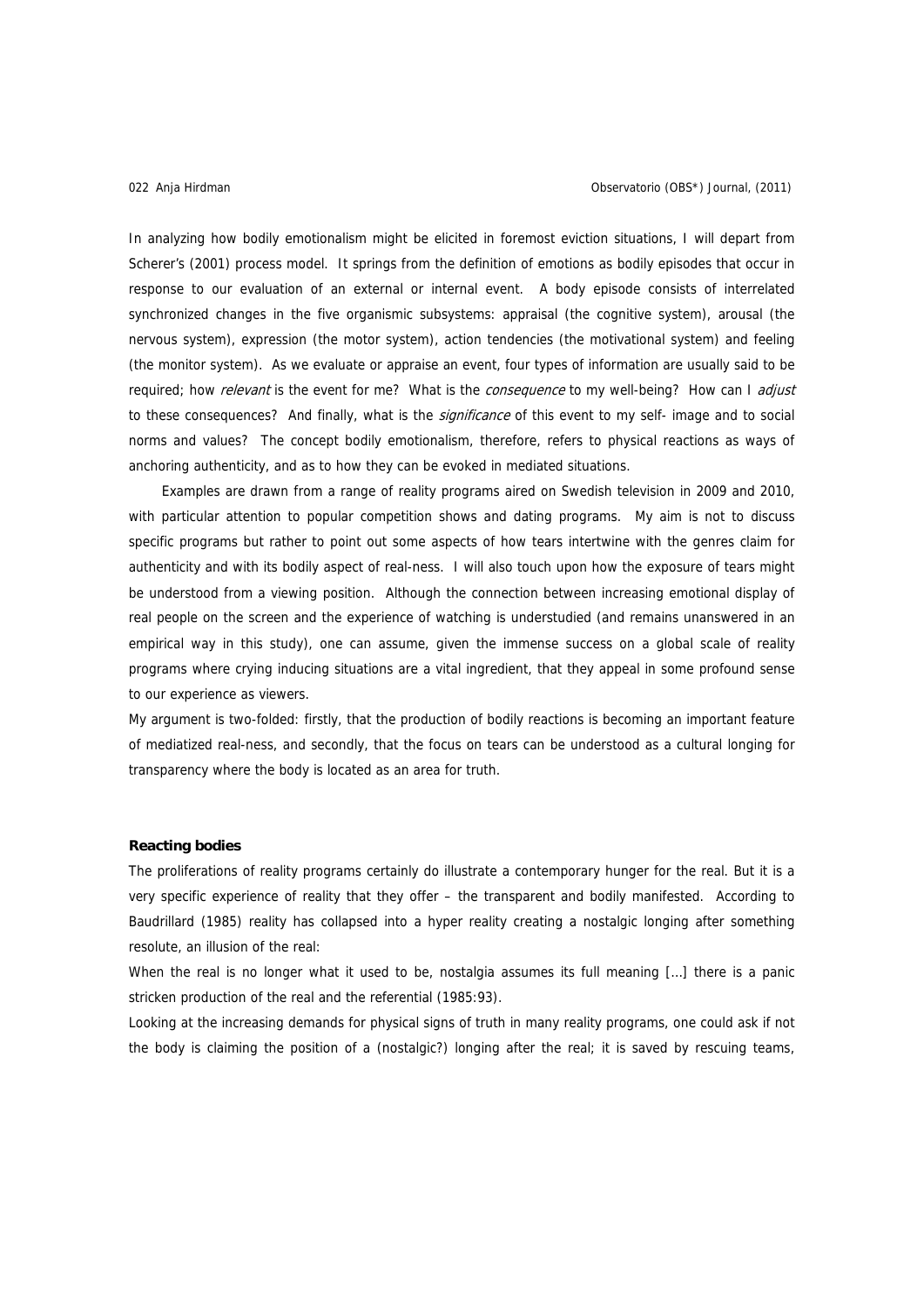taken care of by beauty experts and dietists or is exposed to physical and psychological endurances. As a marker for real-ness, the body symbolizes authenticity on a material and tangible level.

In the early global successes such as *Survivor, Big Brother* and *Temptation Island*, much emphasis was on the spectacular. The emotional framing was often quite extreme. People were locked-up in specially made houses, abandoned on deserted islands, having sex after drunken parties semi-hidden from cameras. While displaying real emotions has always been the cornerstone of the genre, there is nowadays more focus on intensity and transparency. In the Swedish tableau there are to a large extent strong emotions per se that are offered, or as channel 3 exclaims; "The strongest emotions will be found here". In 2008 the same channel declared: "The most genuine emotions will be found here".

The issue is not how people react in extreme situations but in accordance to more recognizable emotional situations; rejected by a partner, distressed by financial worries, problems with children, spouses or not performing well on an assignment, or out of relief or exhilaration. Eviction scenes moreover resonate with staged situations of evaluation, which is not uncommon in an urbanized, capitalistic and competitive driven economy.

Emphazising strong rather than genuine emotions could of course be seen as a semantic move. While the real-ness of strong emotions is a given in reality-Tv there is however a qualitative difference as well. Strong emotions are in this context more equal to primary emotions, that is, those that we feel as a first, sometimes involuntary response to a situation. These are therefore often considered as an expression of direct and less controlled reactions.

Sexual acts on Tv (in non-pornographic settings), although depicting highly intimate moments, do not contain emotional display (usually we see bodies under blankets with bad lightning and muffled sounds). And even if these acts certainly can evoke strong emotions within participants, especially when discussing them afterwards (and their feelings for one another), the act in itself does not carry any emotional revelation or transparency insight for the viewer. So, while earlier reality programs relied on the extraordinary ´never-seen-before´ formula, the real now consists of getting access to people's reactions in more recognizable settings. This is not just a shift from the spectacular to the ordinary but to another emotional dimension of the spectacular where physical reactions are crucial. Bodily emotionalism doesn't need to involve details from private life it is rather the highlighted (and short sequences of) physical manifestations that is crucial– the reacting.

#### Televised attention

Bodily emotionalism is, of course, linked to television as a medium – to its audio-visual mode of representing the real. While the McLuhan maxim "The medium is the message" is often repeated in a cliché mode, it is still relevant: a medium, irrespective of what it is transmitting, affects how the audience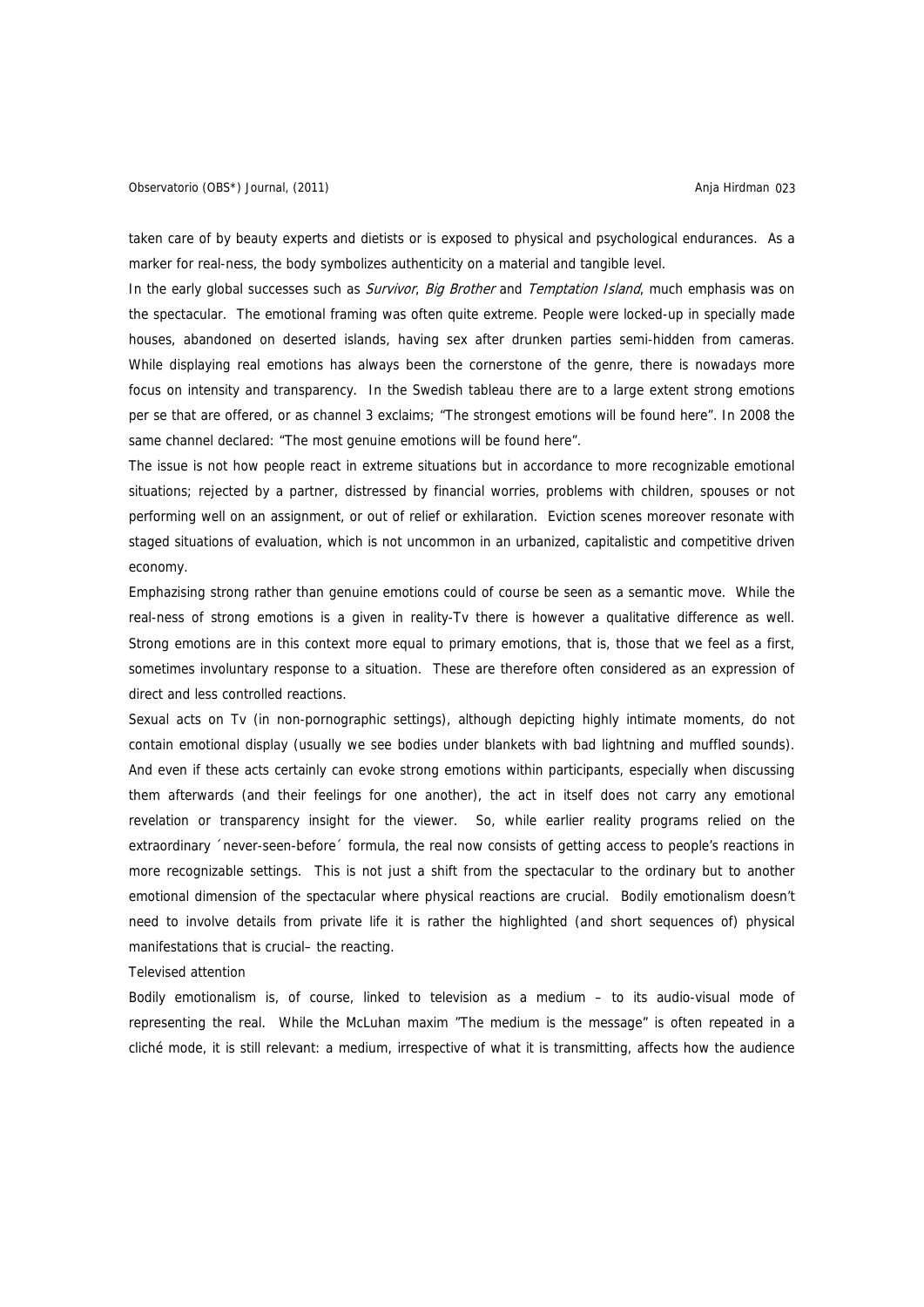interacts with it and affects what is being transmitted. Televisions sensory stimulation interacts with human senses in a unique way: its transmission of live pictures and sounds, its apparent real-life tempo, its ability to provide experiences of simultaneity, all gives an impression of real life interactions which highlights the emotional power of the medium. $<sup>7</sup>$  $<sup>7</sup>$  $<sup>7</sup>$ </sup>

Since emotions have to be expressed or illustrated to an audience, the medium itself underscores some emotional forms and reduces others. On television, their level of readability comes in a visual and/or audibly manner and in accordance with a cultural script that enables the audience to understand there intended meaning (Ahmed, 2004; Jenkins, 2007). The ability for close-ups, of zooming in a persons face and of capturing even the most instant, fleeting expression has, for example, always been a characteristic trait of televisions emotional script.

From a medium perspective it could be argued that sensations displayed in real bodies draws our attention in a rather automatic way. Tests have shown that viewing faces with emotional expressions or emotional scenes (e.g., a war scene) evokes increased responses relative to viewing neutral faces or neutral scenes (e.g., a lake scene, see Padmala and Pessoa, 2008). To witness people overcome by strong emotions on the screen might arouse a sense of interest that doesn't depart from the participatory feeling that identification can create, but from the mediums ability to reassemble real-life interactions and from our inherited habit (for our survival) to react on – or at least pay attention to - emotional outbursts from others. And tearful reactions are not easy to ignore, whether on Tv or in our vicinity. Tears are highly corporeal manifestations, a form of para-language that, without the use of words communicate an intense emotional state both in relation to others and to oneself. A person crying will usually draw the attention in a way that words seldom can, demanding in a powerful way a response from the ones present, who, willingly or not, become part of the crying moment.

# Tears for real

Weeping is an exclusively human behaviour. Man is the only animal that can produce emotional tears. There are tears associated with despair, sadness, shame, joy, loss and emotional release. Albeit being such a varied and complex emotional expression there seem to be some general elements concerning crying proneness among adults. We mostly cry in relation to feelings of loneliness, helplessness, loss, and separation or out of relief (Kottler & Montgomery, 2001). Tears are also culture-specific even if they in art for example sometimes claim a universal meaning. Throughout the sensor cult of the  $18<sup>th</sup>$  century, tears were associated with a high sensitive ability well fit for the upper classes. The religion-influenced thinking of the pre-Victorian era, on the other hand, associated excessive crying with too mundane a view and too little fait in the after-world. Also during the Victorian era, strong grieving met with objections and in the

<span id="page-5-0"></span> 7 Among others, Meyrowitz (1985); Thompson (1995); Buonanno (2007).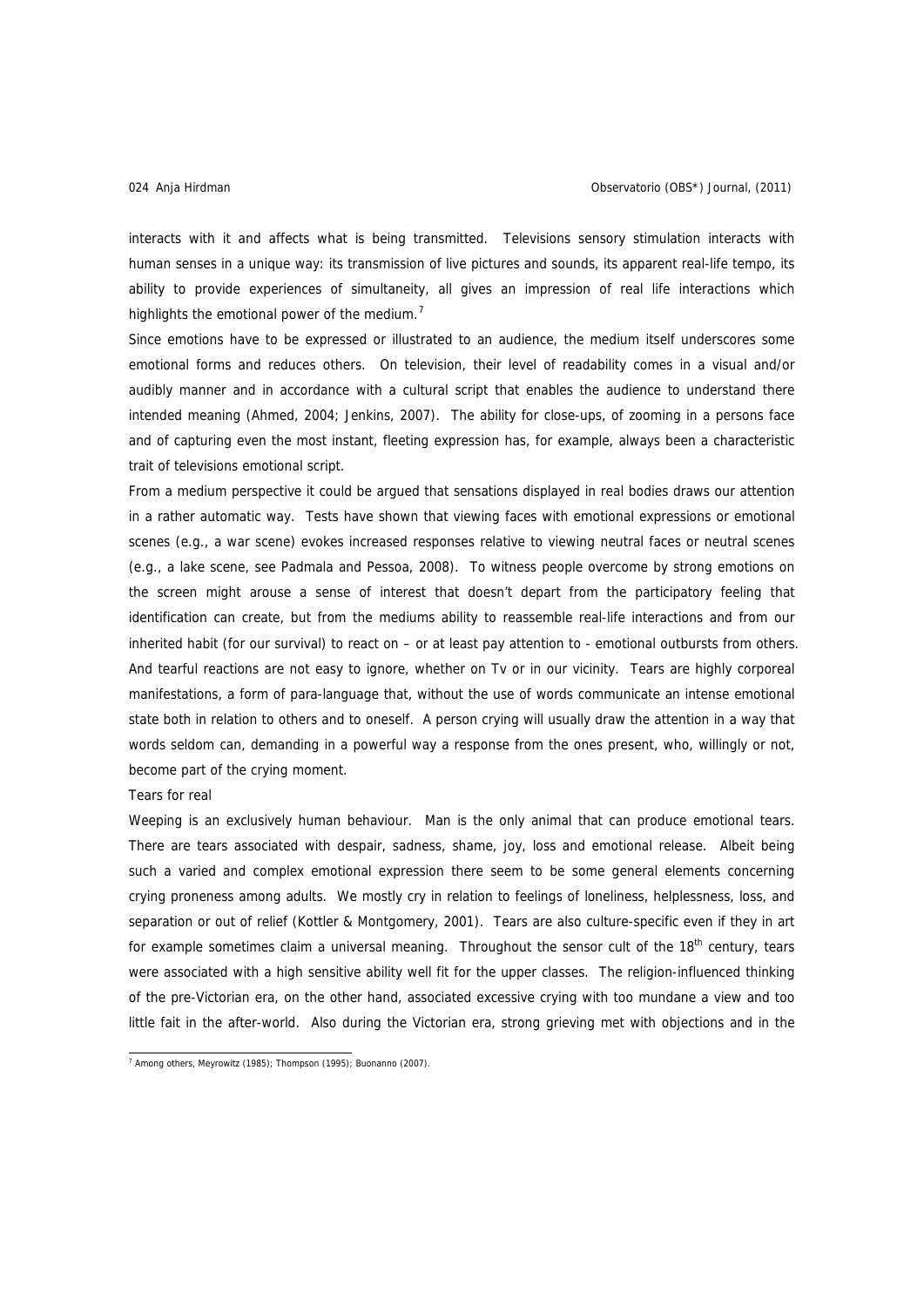## Observatorio (OBS\*) Journal, (2011) **Anja Hirdman 025** anja Hirdman 025

wake of the First World War, the indulgence of retrospect emotions, including tears of grief, met with impatience (Johannisson, 2009; Stearns & Knapp, 1996).

In accordance with a growing psychological view on crying as a healthy expression helping the person to be freed from suppressed emotions, tears are more commonly defined as something positive. The social context is of course determinant of whether or not crying will be conceived as a healthy reaction; when in mourning, in therapeutic treatment or in the company of close ones, tears are more acceptable than in other public settings. The notion of crying as a release of built up psychic energy and pent-up emotions has also been a favourite theme within popular culture. In western literature and film, the weeping of the leading character often symbolizes a crucial narrative turning point, a sign of new possibilities and more positive revelations to emerge.

Even though theories concerning tears are still more speculative than empirical, it is foremostly an act considered expressing a true and genuine emotional state (while they can, of course, be manipulative as the phrase ´crocodile tears´ suggests). Connecting tears and actual weeping as signs of a genuine affect and heartfelt emotions has a long history in our culture. In courtrooms for example, both formally and informally, crying has been used to establish proof of one's innocence. Juries are still swayed by the guilty partiy´s ability – or lack of it - to show remorse and a flow of tears are often seen as primary evidence of genuineness.

Tears consequently, seem to carry a specific quality of truthfulness in that they cannot be counterfeit as words can. Or in the words of Barthes: "the 'truest 'of messages [is] that of my body, not that of my speech".<sup>[8](#page-6-0)</sup> Suggesting that tears have a meaning greater than words is implying that truth somehow resides within the body. In this view, our bodies are 'naturally' truthful and tears are the most essential form of speech for this idealized body. Tears (when not accompanied by other liquid such as snot) have also managed to avoid the cultural ban connected to many bodily secretions such as urine, semen and mucus.

There are thus, three recurring ways of reading tears; as a healthy expression of repressed emotions (on a personal level), as a narrative turning point (in cultural texts) and as a sign of the truthfulness of the feelings displayed. In reality programs the latter function of tears as authenticity markers is crucial. In addition, tears in reality programs have some general distinctions; they are exposed in public in front of a large and anonymous audience, they are not shed out of grief or horror (as in news programs) but provoked by emotional tension in staged situations, and they often appear as involuntary.

<span id="page-6-0"></span><sup>&</sup>lt;sup>8</sup> Barthes (as cited in Lutz, 1999:52). During 1800<sup>th</sup> century Romanticism, Rousseau saw crying as an act that put man closer to his natural state than when in the grip of the guilt and pride that make up modern civilized feelings. Crying is in this perspective superior to words as a form of communication because our bodies are uncorrupted by culture or society (Lutz, 1999).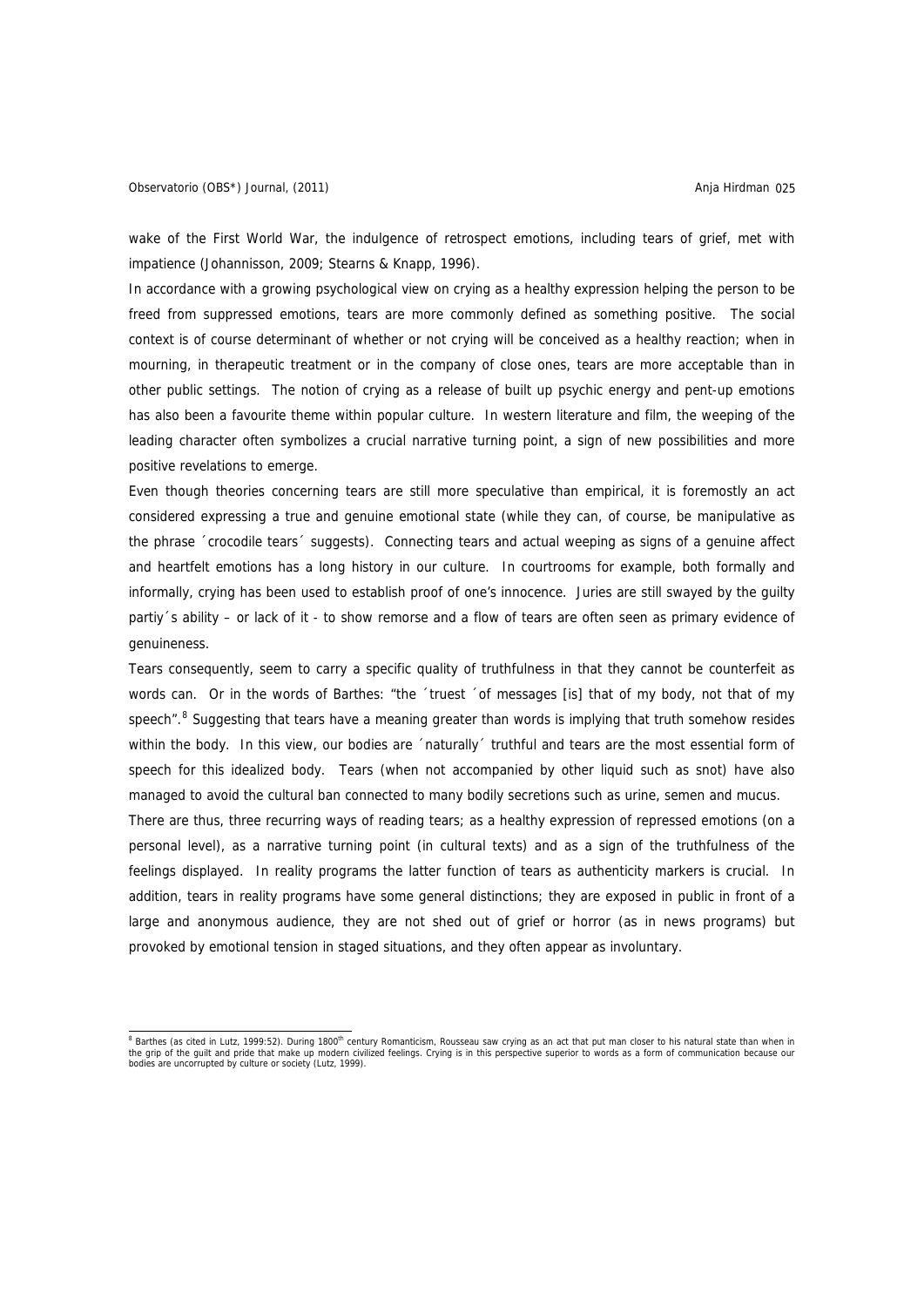#### **Emotional gaps and eviction scenes**

In evictions scenes contestants are eliminated until a winner is chosen, in most reality programs however, the main purpose is not the competition itself, but the judging ceremony that it leads to.

In programs such as So you think you can dance (US), American Idol (US) and Searching for Julia (SWE) the first three or four episodes consist solely of a selecting process in order to gather the group of individuals who will later compete with each other. These programs follow much the same structural organization; panoramas over masses of people queuing and cheering towards the camera, statements of intense expectations. The latter is often done either by short interviews with participants and in some cases a retrospective of them in their home-environment follows, where they, usually in a very emotional manner, declare how being on the show will change their lives. Then the performance in front of a jury takes place, during which the camera shifts between the contestant and facial reactions of the jury members – who will sometimes, foremost in US programs, express their feelings quite clearly by shaking their head, rolling their eyes and so on.

After that two emotions are overtly expressed by the contestants; awe and joy from the ones who "will go to - Hollywood!", or have the chance to be " our next Julia!", and despair and disappointment from those who didn't make it. A lot of sequences show people bursting out from the room, or the stage, after performing and receiving a negative verdict. The camera then follows them as they fall into the arms of their close one's crying their hearts out. The most extensive crying is usually done by young women while strong disappointment in men is more frequently displayed through contorted and turned-away faces.

During the run of a program prolonged judging scenes are the climax moment. They often appear in the beginning, replaying the last eviction scene and then the new one appear in the end of the program. The framing of these scenes consists of several elements including strict bodily and emotional regulations. The behaviour rule is to keep the body still, usually standing and facing the jury and not respond orally:

"Now there is only the pair of you left. One of you will return home after tonight [silence]. One of you will have to pack your things and say goodbye to the others [silence]. And that person is..."(*American Idol*). "

One of you will not be with us anymore ..."(Let s Dance). "The one of you whose time is out is [silence] ... Susanna!" (*Farmer wants a wife*). "The group that will have to return home.... who's dreams stops here .....is number B!" (America Got Talent), " You are .....NOT our Julia" (Searching for Julia).

The drama is built up by the extended moments of silence, which is a very unusual element in television overall, together with the forensic long shot where the camera will freeze in order to capture bodily reactions. And when one of the contestants is showing signs of distress or is about to cry, then but not until then, will the camera move on. In other words, when the participants are overwhelmed with emotions and have difficulty controlling them.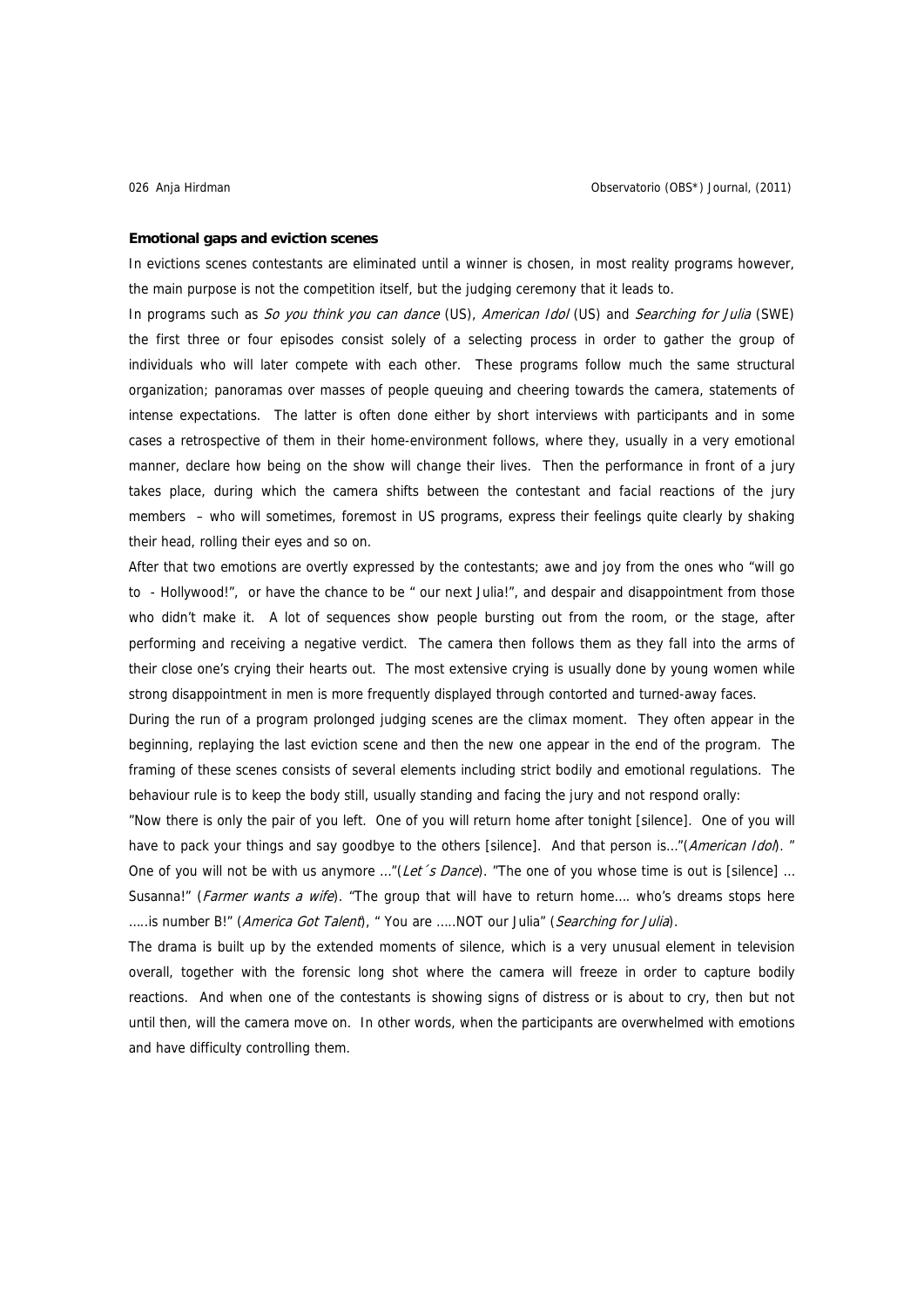How is this ´overwhelming´ created? The framing departs from suspension. The participants do not know what they will hear which is the evidential suspension key. This means that they cannot, during the eviction speech, make an appraisal of the situation (how this will affect their well-being). The extended moment of silent in combination with keeping the body still and not being able to distract oneself, bending down, looking away etc, will affect the nervous system and draw out physical arousal (hearth beating, sweating). The verdict, whether positive or negative, will result in an instant expression that the camera captures in a close-up. It is obvious that the eviction situation is organised in this way in order to let the two televised suited subsystems come in to play; expression and actions i.e., the motor and motivational system.

The participants have to valuate the eviction situation in itself as of significance for her/his well- being and regard the outcome (consequence) as important in regard to their needs, goals and desires. One of the immediate outcomes is the possibility of being sent home, that one is no longer fit to belong to the specific community within the program. In order for this aspect to be as emotionally charged as possible, a sense of group community needs to have been established. In many programs participants either live together in close quarters where they eat, sleep and spend almost all waking time together, or work together between the episodes to improve their dance-and/or song number for example. This developing of a group feeling will undoubtedly speed up the intimacy level between those involved, a process that is necessary for evoking strong feelings when having to depart from each other, or from a presumptive partner. Facing the threat of being dismissed from a community is a common anxiety scenario to most of us. It touches upon situations of stigma, of not being wanted which we know by psychiatry, are closely connected to feelings of loneliness and powerlessness, which in their turn are feelings with high crying proneness.

The extended moment of suspension together with the managing of body movements create the required dilemma between managing or not managing emotional reactions, a dilemma Aslama and Pantti (2006) sees as a defining trait of reality genres. What is also produced during these emotional episodes is gaps in the information-chain necessary for appraising an event or a social interaction; relevancy, consequences, adjusting possibilities and significance. Hence, the appraisal process, which is one of the most important features of emotion and usually guides us as adults, not at least in public situations and in interaction with others, are ´cut out´ or reduced for a short but intense and recorded moment. This cutting out of information fuels other reactions that will by necessity be more involuntary and instant.

The appraisal gaps also make it hard for participants to articulate or respond in an intellectual, thoughtful and adult manner when being told of their flaws, difficulties or talents. They are expected to display primary and in a sense, infantile reactions such as tears of disappointment and powerlessness, or of tension as well as relief. The situation demands a very clear divide of power between the ones invested with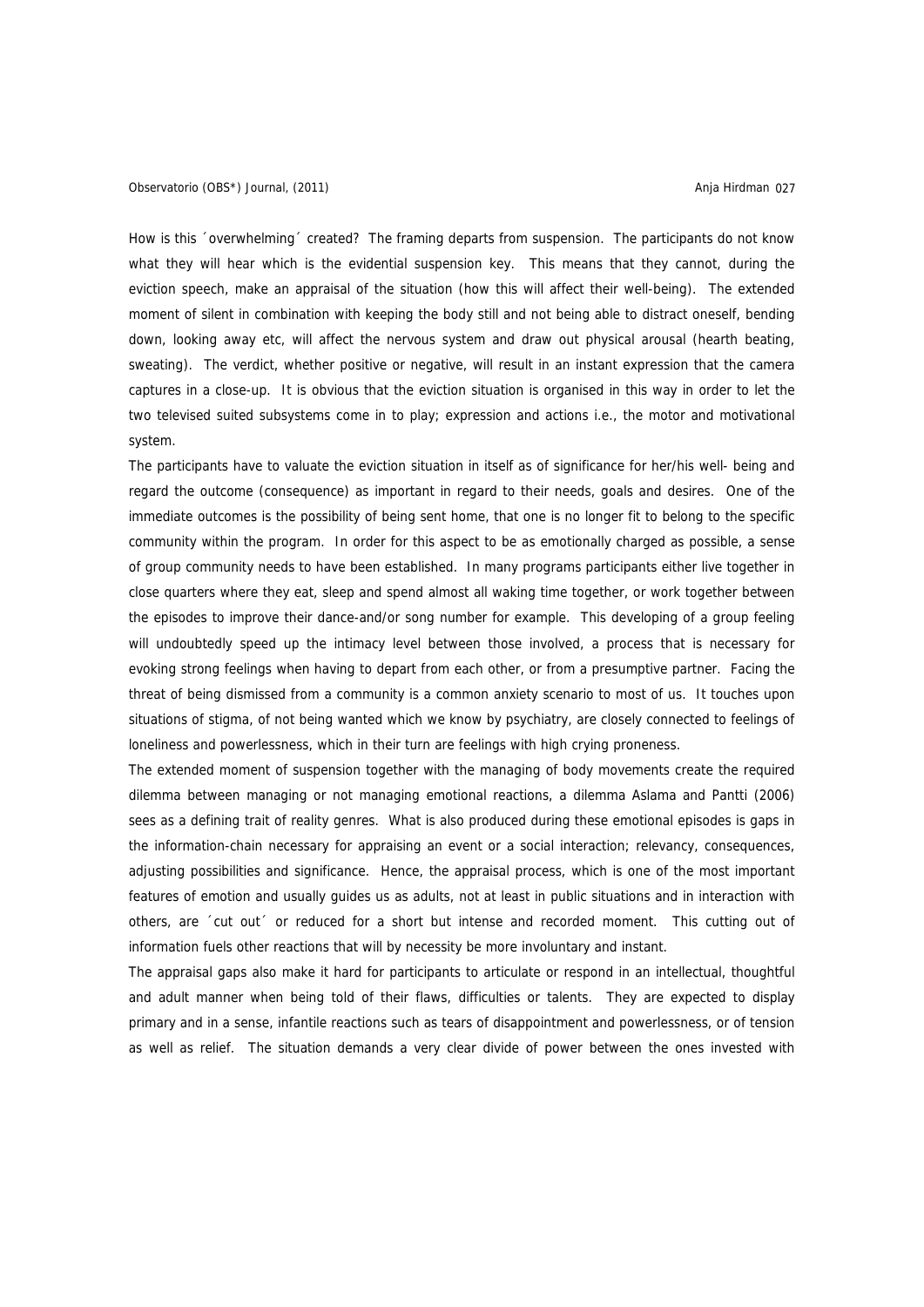authority and the ones who are not. Several aspects of the judging scenario can also be traced back to infancy when being told what to do and how by figures of authority, is a persisting experience.<sup>[9](#page-9-0)</sup> Although these situations certainly will evoke different emotional reactions among participants, whether of disappointment, frustration or release and joy, many of them can – and will – be expressed through tears. Tears can either be shed as response to feelings of being left out, of being rejected, or out of relief of still belonging. Crying is moreover an emotional reaction usually linked to private and intimate aspects of life, and therefore easily interpreted as unintentional when done by adults in front of a large set of cameras. Weeping is furthermore associated with matters of high significance in our lives. In this perspective, strong emotional outbursts, as tears, in connection to media staged situations stress the programs individual and social significance.

## **Transparency and speech acts**

Another emotional and prominent generic feature in most reality programs, is the single-person speech, which usually follows after the eviction scenes. While tears are evoked by judgments from others in the eviction situation, they are, in the single-speech, often self-provoked when ´alone´ in front of the camera. In the video diary form participants talk directly into the camera, however, more often an edited form is used that follows traditional visual conventions for documentaries where people are alone but not addressing the camera directly. The speech act often occurs in a room or setting of its own, outside the ´world´ that the rest of the program takes place in. Here viewers and participants will meet in what appear as a more intimate one-to-one relationship. The content revolves feelings in relation to others, to oneself or to events that have taken place. Participants are articulating their expectations, desires, disappointments and hopes, in other word, articulating *their* appraisal of the situation; what they feel and why in a confessional mode.

Nonetheless, it's not just confessions that we partake in, but rather a ritual where transparency becomes central in framing the real. The talk usually concerns emotional information that none of the concerned parts in the program have access to. In programs where a sense of group community has been established, the subject is mostly how other participants have made them feel. In programs with a lower degree of community feeling, expectations and disappointments with oneself is the lead theme. In the first case we are to understand that we do not just receive private, but foremost *privileged* information. One technique that underscores this is the retrospective play back. Cuts from already shown situations are replayed with a

<span id="page-9-0"></span>e<br>Billements that will infantilize adult's are: patronizing ways of addresses, the use of exaggerated speech, being intrusive and condescending (for example commenting on clothing), demanding compliance according to the rules set up by a figure of authority and to scold the ones who disobeys or express annoyance<br>to the formal, and informal rules. It can also involve asking peo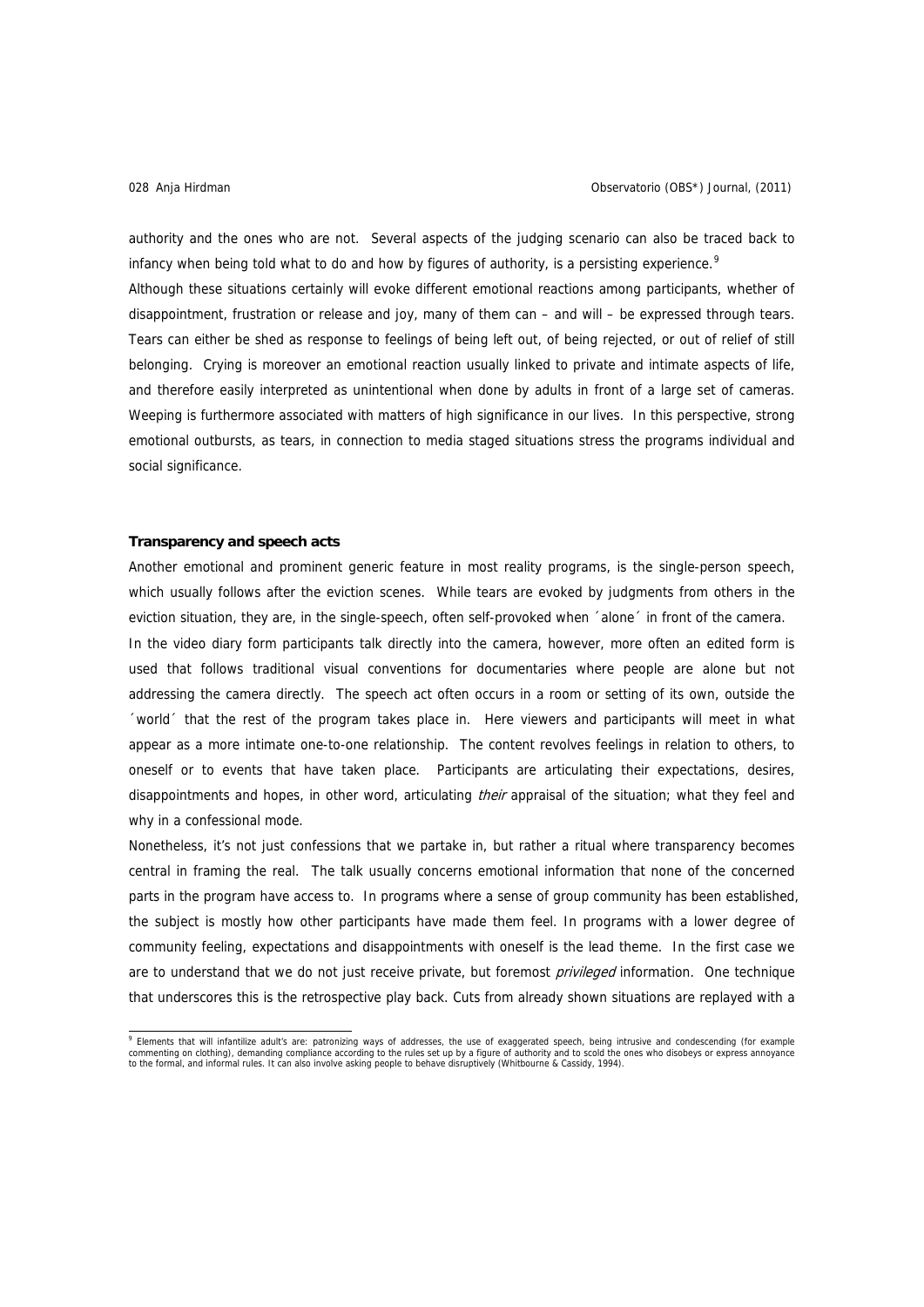voiceover commenting and telling us their real feelings at the time: - " They where so stiff […] I didn't want to date any of them", explains one of the single mum's, as we witness in replay how she sits and laughs surrounded by five men on a picnic (spring 2009). We have therefore, the possibility to see an event taking place and simultaneously knowing what their ´genuine´ feelings were at the time. In this perspective the single-person speech gives the viewer an omnipotent emotional overview: she/he are the only one that knows what the persons ´actually´ thinks and feels.

In the second case, emotional reactions are usually self-evoked; if they haven't been able to lose as much weight as they were hoping to or so on. This self-revelation comes in a somewhat therapeutic framing, thematically and formally. Articulating feelings of personal failures with oneself is an intimate act common in treatment situations. Formally, cameramen, program hosts etc, are often physical present, making it, from the part of the 'confessant' a more authentic social interaction situation. The experience of disclosing one's feeling in front of a camera in a social setting, and with the knowledge of there being an audience at the other end, might heighten the emotional intensity and give way to crying proneness.

Authenticity in the single-person speech relies on a combination of emotional disclosure – information regarding feelings towards other or towards oneself as well as the display of physical reactions, since it often happens that people cry or show strong emotions when accounting for how they feel and why. And although this form of emotional truth springs foremost from oral speech, it is not just the talk itself that anchors emotional transparency. Physical signs are of importance in determining the accuracy of the feelings articulated. Studies have shown that this is the most spoken-back-to moment for viewers. The direct mode of address in combination with revelation of feelings often gives raise to commentary where audiences evaluate true feelings by judging if their body language and/or facial expressions are in accordance with the expressed feelings (Hill, 2005).

Since tears here are more evoked by participants own appraisal of the situation, reactions are not pushedout by tension-building elements, as in the eviction scenes. The social embedding of the situation as well as the more therapeutic framing of the talk might however inflict upon their emotional state producing a more primary, or push-out effect. To conduct intimate confessions publicly and in this way contextualize the self is in itself a process for evoking strong emotions and physical reactions, such as tears.

In order to induce a sense of identification, or at least recognition with fictional characters, emotional realism, as stated, derives from the audience's subjective world of private experiences (Ang, 1985). In reality programs single-person speech, the question of identification and/or recognition is more complex and might depend more on the emotional overview and transparency it offers, than on a sense of identification with the participant. What we are promised is access to a knowledge that can be almost impossible to attain in our everyday life. Relationships, whether with colleagues, friends, lovers, children or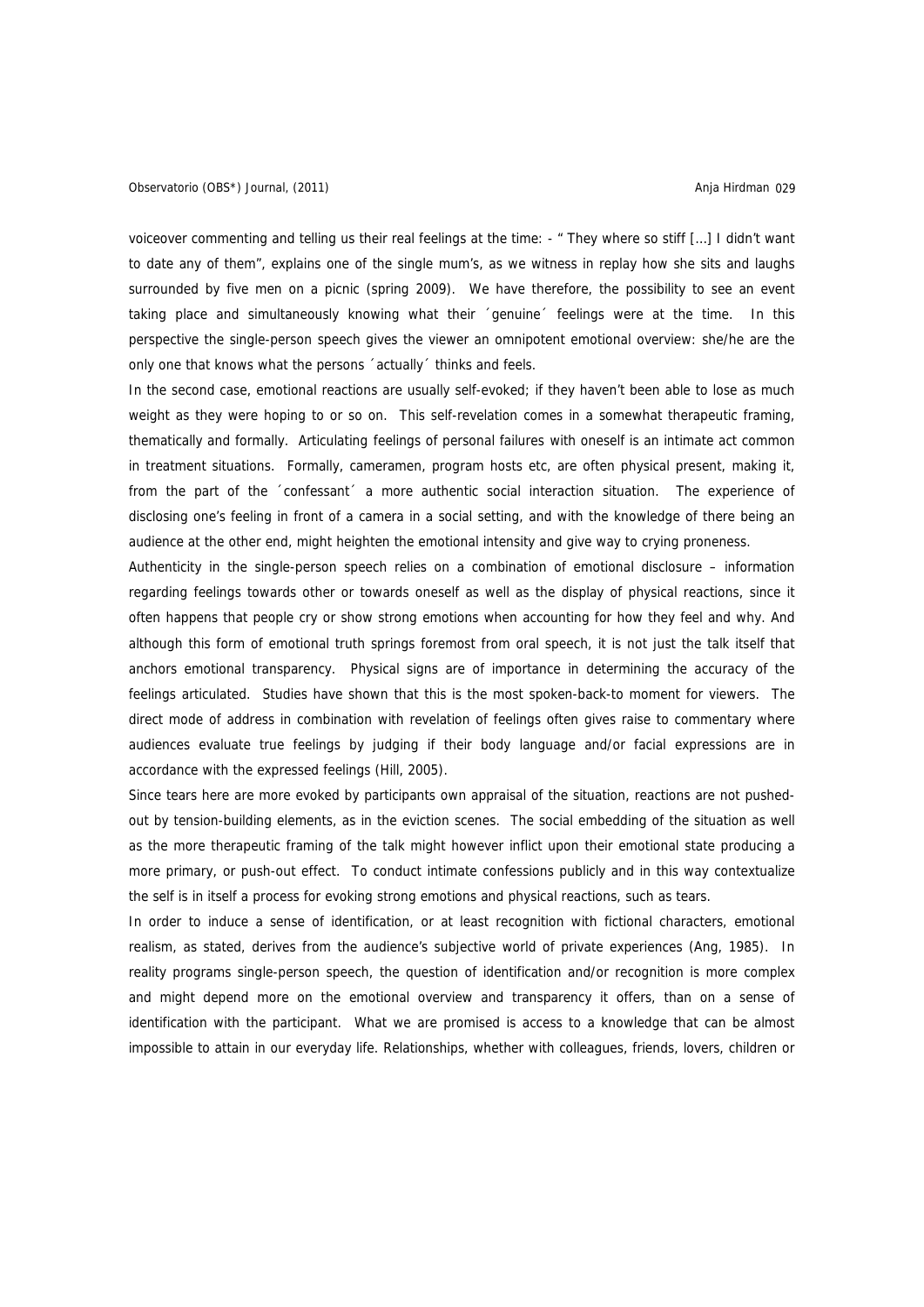parents can be experienced as both problematic, threatening and alluring – not to mention the aspect of emotional sincerity: what do they really feel, think and say when I'm not around? The revelation of 'true' feelings towards others, promise us a unique insight into how people might experience one another.

# **Tears and the ´truthful´ body**

Bodily emotionalism offers a sense of reality where transparency is prevailing, letting us see how people "really are". In reality programs the body is located as the referent par excellence for the real, for that something that cannot counterfeit us as words can, and what could be more convincing than tears springing from the eyes of the people we watch? Yet, the importance placed on offering easily read responses narrows the emotional script for genuiness. It is the more basic repertoire of feelings the body is foremost expected to communicate, of being deprived, rejected or having escaped these feelings by winning the consent of others.

It is within this intense corporeal media culture that the prominence of tears resides. Tears are not just a facial manifestation of communication that fits well with televisions close-up convention - they are evidential fluid emerging out of the body.<sup>[10](#page-11-0)</sup> In this perspective, tears are in many reality programs a necessary element, a-must-be, its importance equals that of the well established cum-shot technique or money-shot, in hardcore pornography, as a narrative climax as well as an authenticity marker (Hirdman 2007). Just as corporeal evidence in hard porn relies on the eruption of fluids, so does the craving for physical authenticity in reality programs depend on – although in a more socially acceptable manner - what the body gives away. And especially what the young female body gives away. While the most common expression for older people and men, is near-to-tears, tears-in-eyes or head bent down, hard sobbing or fully fledged crying is mostly displayed in the young female body or more feminized young men, linking to a rather persistent tradition with non-masculine persons overtaken by emotions and therefore ruled by their feelings.

Bodily emotionalism is of course a dialectic process between viewers and emotional displays on the screen. It has been said that the obsessive preoccupation with emotions and authenticity is a way of dealing with experiences of insecurity that the reflexivity of late modernity inflicts upon the individual (Gidden, 1991). The focus on evoking and displaying strong emotions could thus mirror a broader cultural longing after transparency that ensures to reduce uncertainties irrevocable connected to interaction with others. We cannot prevent relationships, whether in our personal, professional or social life from changing and

<span id="page-11-0"></span><sup>&</sup>lt;sup>10</sup> The erupted body as a path to finding the truth is also a prominent feature in popular criminal fiction: *CSI Miami, CSI New York, Silent Witness* and so on.<br>Bodies are not just exposed in death but opened up so as to palate.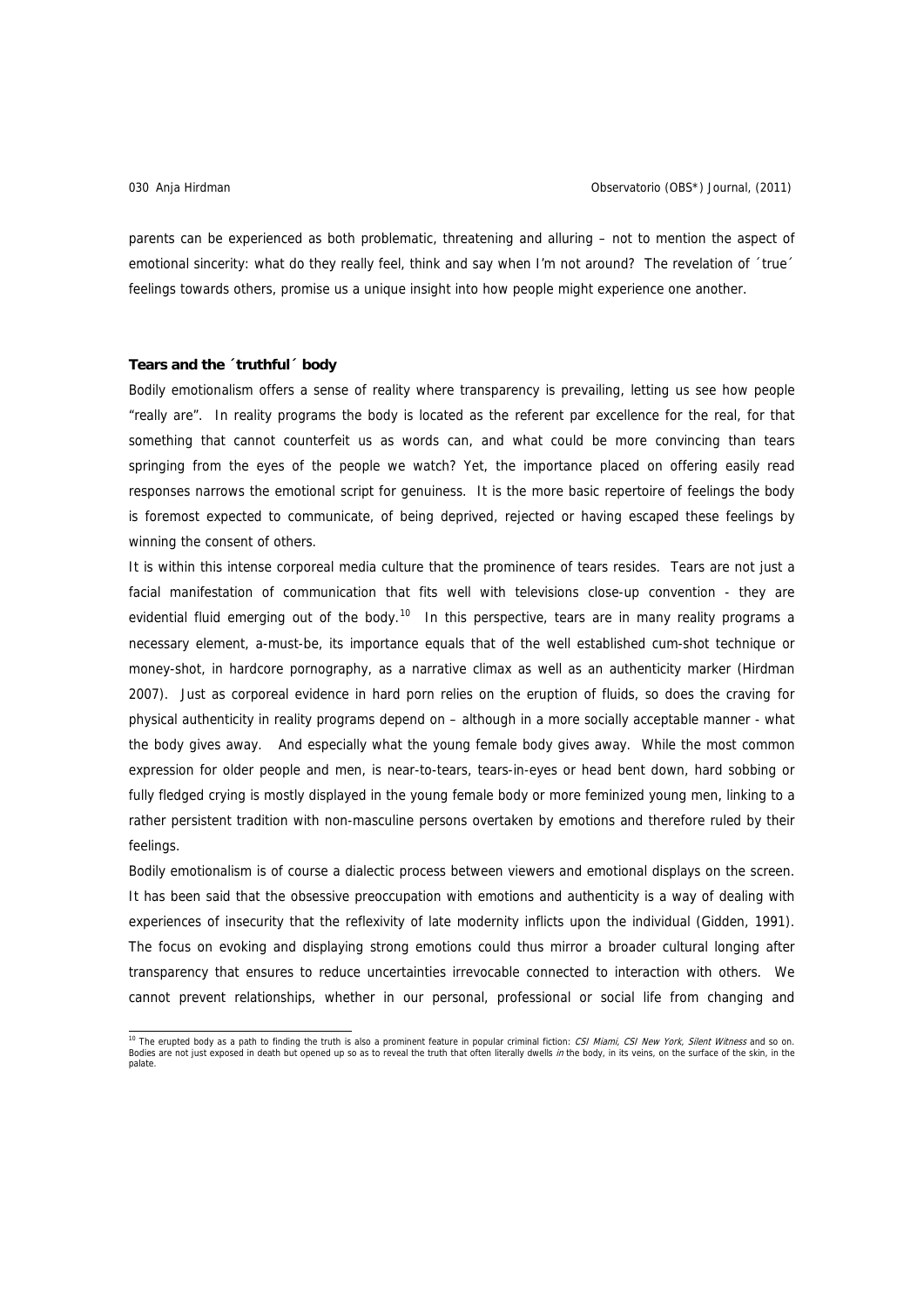becoming sometimes contradictory. However fervent people show us their emotions in a face-to-face interaction we can very seldom, be sure that we are not misreading them – or being mislead - if they feel one way but express quite the opposite according to conventional rules, social norms and expectations. On television we are witnessing others in an emotional context that promise to leave no room for misunderstandings. Their instant reactions will be there for us to stare at with the help of close-up convention. We might not feel the same way, but we can certainly make sense – if not by looking at their (involuntary) bodily reactions then by listening to their ´true´ feelings regarding others, and see whether their tears convince us of their truthfulness.

In an interesting forecast Scherer (2001) speculates on how a more intense emotion expression and experience, due to the massive use of emotional charged material in the media might affect us. One distinct possibility is that we may experience more frequently than in the past, empathy or contagion reactions. This constant affective stimulation could activate our emotional sensitivity. On the other hand, repeated experiences of high emotional intensity might diminish our emotional capacity, leaving little to genuinely felt emotions due to real, self-experienced events. The latter would also result in us doubting the authenticity of much of what we see with respect to emotional expression.

The focus in reality programs on inciting physical reactions such as tears might be there to secure authenticity to an audience that has become quite used to witnessing and evaluating emotional outbursts. Placing people in intense emotional situations and using different psychological devices to increase the arousal level, produces a context where real reactions might be achieved even in the midst of a sometimes overtly melodramatic setting and plotting of a program. In this way producers do not have to rely solely on a persons willingness (or ability) to act according to an emotional script. The tension building techniques will see to that, if only for a brief but intense and recorded second, then tears are really true.

# **References**

Ahmed, S. (2004). The cultural politics of emotions. Edinburgh: Edinburgh University Press.

Ang, I. (1985). Watching Dallas: Soap opera and the melodramatic imagination. London: Methuen.

Aslama, M., & Pantti, M. (2006). Talking alone: reality Tv, emotions and authenticity, European Journal of Cultural Studies, 9, 167-183.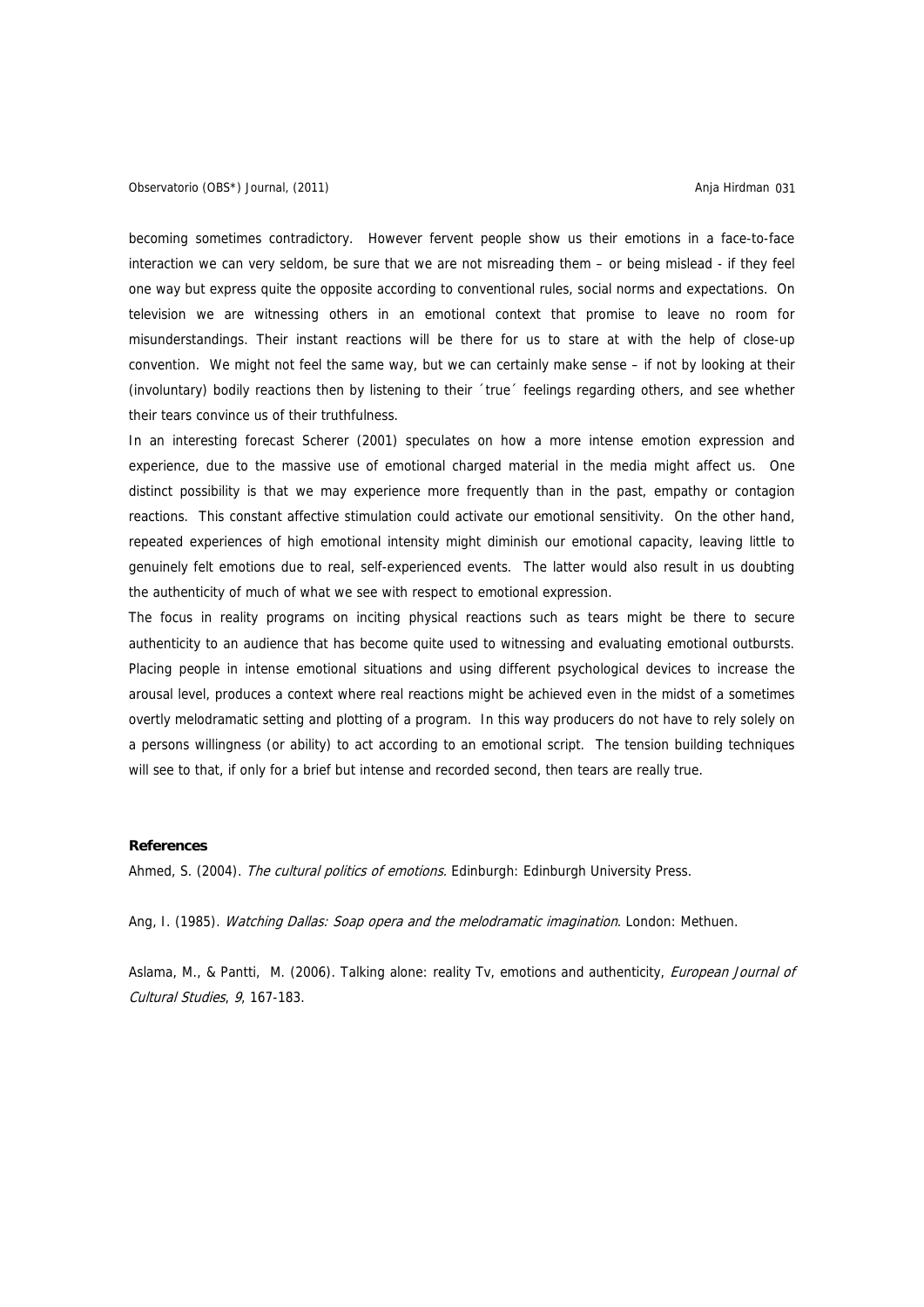Baudrillard, J. (1985). The ecstasy for communication. In Foster, H. (Ed.) Postmodern Culture. London: Pluto Press.

Buonanno, M. (2007). The age of television. Experiences and theories. Chicago: The university of Chicago.

Couldry, N. (2004). ´Teaching us how to fake it´. The ritualized norms of televisions "reality" games. In Murray, S., Quellette, L. (Eds.), Reality Tv: Remaking television culture. New York, London: New York University Press.

Ekman, P., & Friesen, J.W.V. (1969). Nonverbal leakage and clues to deception. Psychiatry, 32, 88-105.

Gidden, A. (1991). Modernity and self identity: Self and society in the late modern age. Cambridge: Polity press.

Goffman, E. (1973). The Presentation of self in everyday life. Woodstock, New York: Overlook.

Gorton, K. (2007). Theorizing emotion and affect: Feminist engagements. Feminist Theory, 8, 333-348.

Hill, A. (2005). Reality TV: Audiences and popular factual television. London: Routledge.

Hirdman, A. (2007). (In)visibility and the display of gendered desire; Masculinity in mainstream soft-and hardcore pornography. NORA 15, 158-171.

Jenkins, H. (2007). The wow climax: tracing the emotional impact of popular culture. New York: New York University Press.

Jerslev, A. (2004). Vi ses på TV: Medier og intimitet. Köpenhamn: Gyldendal.

Koivunen, A. (2010). An affective turn? Reimagining the subject of feminist theory. In Liljeström, M., & Paasonen, S. (Eds). Working with affect in feminist readings. Disturbing differences. New York: Routledge.

Kottler, J.A., & Montgomery J. M. (2001). Theories of crying. In Vingerhoets, A. J..J.M., & Cornelius, R.R. (Eds.), Adult crying. A biopsychosocial approach. Great Britan: Brunner-Routledge.